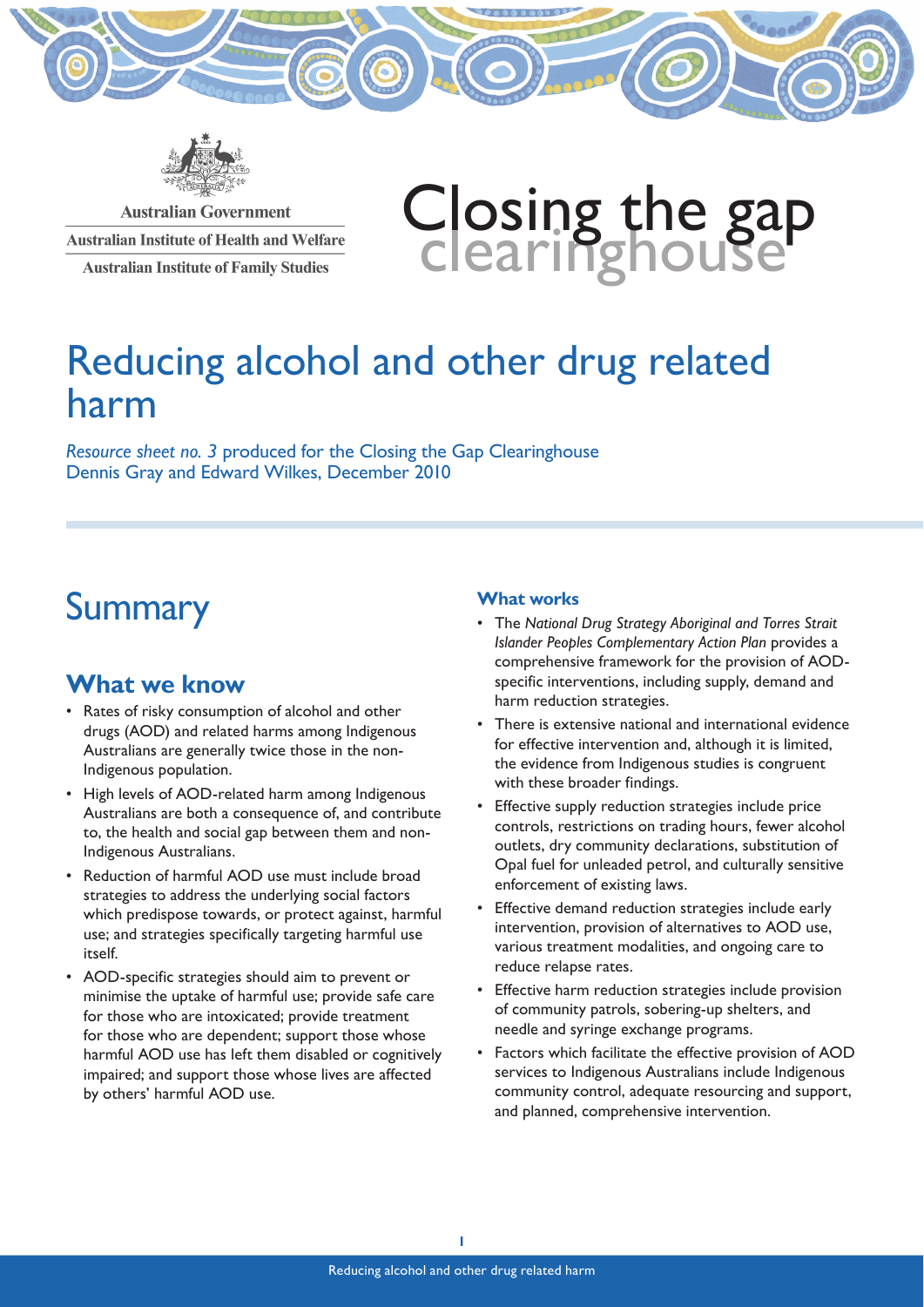

## **What doesn't work**

- Interventions designed for the non-Indigenous population that are imposed without local Indigenous community control and culturally appropriate adaptation.
- Local dry area bans (that is, location-specific as opposed to community-wide bans) are not effective in reducing AOD use and simply shift such use to other areas, often where there is greater risk of harm.
- Voluntary alcohol accords have limited effect.
- On their own, education and persuasion programs have limited impact. They need to be employed in conjunction with other interventions.
- Interventions which stigmatise AOD users are counter-productive.
- Interventions which focus upon dependent users, and ignore episodic 'binge' users, have limited impact.
- Barriers to effective service provision include short-term one-off funding, provision of services in isolation and failure to develop Indigenous capacity to provide services.

## **What we don't know**

- There is a paucity of regional and local level AOD use prevalence data that can enable better targeting of intervention and service provision.
- There are too few high-quality outcome and process evaluations of Indigenous-specific interventions, which can guide the enhancement of AOD interventions.
- Despite gaps in our knowledge, there is ample evidence to show what can be done to reduce AODrelated harm. What is needed is the commitment to do it—with and not for Indigenous people.

# The harmful use of alcohol and other drugs

The harmful use of AOD (that is, any use that impacts negatively on the health, social and emotional wellbeing of users themselves and others) is a significant public health problem for the Australian community as a whole and incurs significant economic costs. In this paper, we focus on one aspect of this wider problem and provide an overview of:

- harmful AOD use within Indigenous communities
- its relationship to the health gap between Indigenous and non-Indigenous Australians
- strategies that are known to be effective in reducing harm
- the necessary conditions for such effectiveness.

## **The social and historical context**

The health of individuals and populations is largely determined by social and economic factors, which can both protect against or increase the risk of ill health or harmful AOD use. A review of the evidence, conducted for the World Health Organization, found a clear link between socioeconomic deprivation and risk of dependence on alcohol, nicotine and other drugs (Wilkinson & Marmot 2003).

On all social indicators, Indigenous Australians are disadvantaged compared with non-Indigenous Australians (AIHW & ABS 2008; SCRGSP 2009; Vos et al. 2007). As among Indigenous populations elsewhere, this is a consequence of the historical and *continuing* impact of colonialism and dispossession, which has left many impoverished, marginalised, discriminated against, in a state of poor physical and mental health, and with inequitable access to necessary public and private services, particularly education, health and employment. Higher levels of harmful AOD use are one consequence of the trauma caused by this (Saggers & Gray 1998). In turn, higher levels further contribute to poor health status and social disruption. These associations, as well as evidence that higher levels of income, employment and participation in education are protective against harmful AOD use (AIHW & ABS 2008; Thomas et al. 2008), indicate that it is necessary to address the underlying social determinants—to 'close the gap'—as well as implementing interventions directly targeting AOD use itself.

## **Patterns of use and related harm**

Surveys of AOD use are of varying quality and consistency and always underestimate actual consumption (Gray et al. 2010; Stockwell et al. 2004). However, they indicate that levels of harmful use among Indigenous Australians are about twice those in the non-Indigenous population.

Between 45% and 50% of Indigenous Australians report smoking tobacco compared to about 19% of non-Indigenous Australians. The proportion of those who do not currently drink alcohol is around 23% for Indigenous Australians compared with 17% for non-Indigenous Australians.

Around 20% of non-Indigenous Australians consume alcohol in a manner that poses short-term risks to their health—usually in the form of heavy episodic consumption, pejoratively referred to as 'binge drinking'.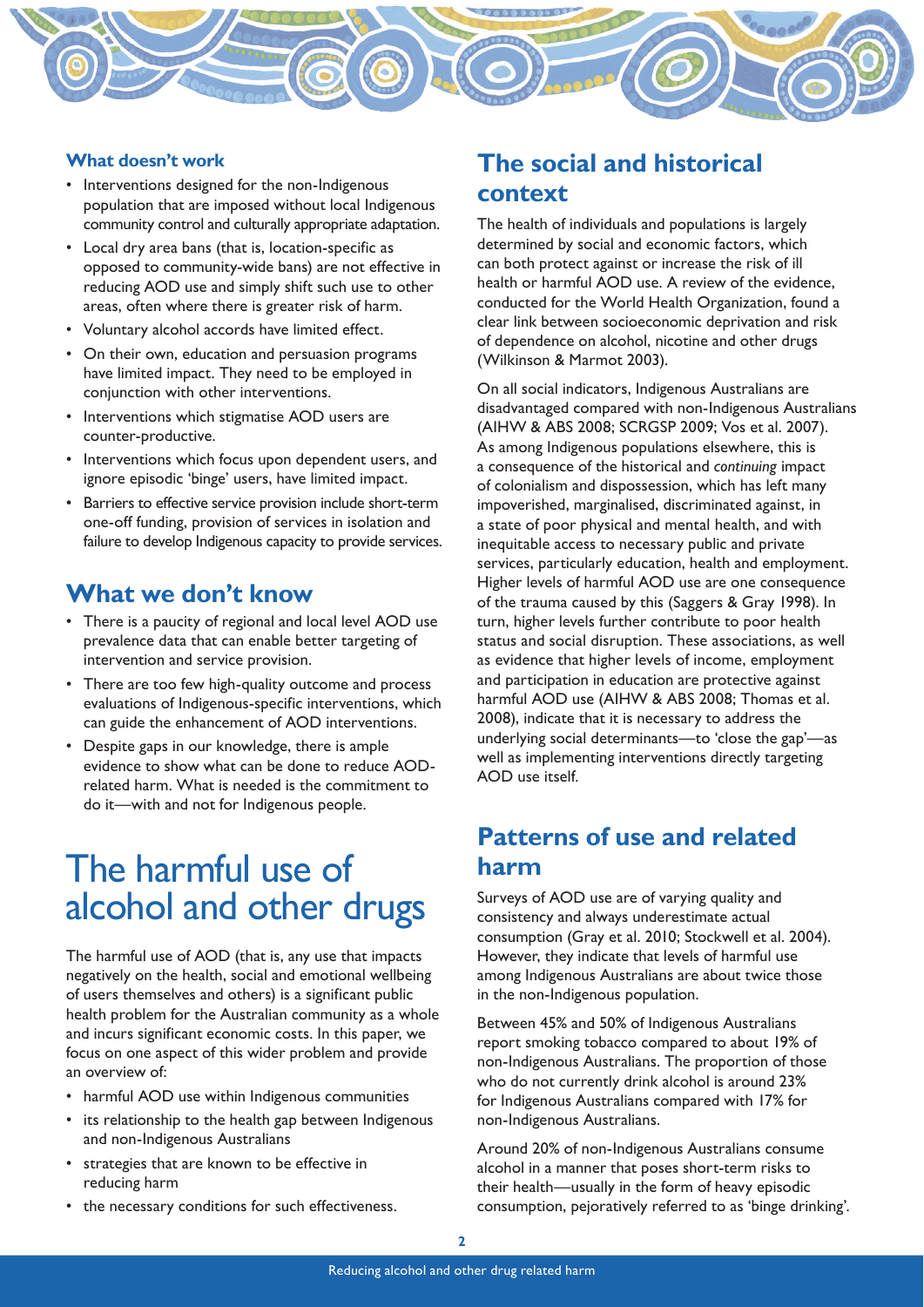

In addition, a further 10% drink at levels which pose longterm health risks. As a consequence of methodological issues relating to sampling and the questions posed, it is difficult to estimate levels of risky drinking among Indigenous Australians (Chikritzhs & Brady 2006; Gray et al. 2010). However, the available data suggest that the pattern of heavy episodic drinking is more marked among Indigenous Australians, and that the prevalence of consumption that poses both short- and long-term risks to health is about double that of the non-Indigenous population (Gray et al. 2010).

A smaller proportion of non-Indigenous Australians report recent use of cannabis (11%) or amphetaminetype stimulants (3%) compared to about 22% and 7% respectively among Indigenous Australians. Use of other illicit drugs is estimated to be about 1.5 times higher in the Indigenous population and injecting of illicit drugs use is at least double. Use of prescription drugs for non-medical purposes is also significantly higher. Nationally, the use of volatile substances is geographically widespread but generally of low prevalence (about 5%), although inhalation of petrol is concentrated in some communities. In addition, polydrug use is common.

Evidence for changes in the prevalence of AOD use comes from a range of sources and, for a variety of reasons, must be treated with caution (ABS 2004, 2006; AIHW 2005, 2008; CDHSH 1996). However, they are broadly indicative and suggest that, over the past 15 years or so, the gap in rates between the Indigenous and non-Indigenous populations has increased. Among non-Indigenous Australians between 1993 and 2007 the prevalence of tobacco smoking declined by about 30%; whereas between 1994 and 2008 among Indigenous Australians it declined by only about 7%. In the same time periods, the prevalence of alcohol use among non-Indigenous Australians increased by 14%; among Indigenous Australians by 24%. There was a 13% decline in the prevalence of cannabis use in the non-Indigenous population, but an increase of about 3% among Indigenous people. Despite a small baseline, there was an increase in the use of amphetamine-type stimulants of about 300% among Indigenous Australians compared to an 128% increase in the non-Indigenous population.

Data derived from the various national surveys provide a broad indication of the prevalence of Indigenous AOD use. However, we know from other sources (such as death rates attributable to alcohol and hospitalisations for various AOD-related conditions) that they conceal significant regional variation (Gray et al. 2010). The lack of published reliable data on such variation is a constraint on the better targeting of AOD interventions.

Higher levels of AOD use among Indigenous Australians are reflected in data on hospital admissions and deaths.

They are hospitalised for tobacco-related illnesses at 3.6 times the rate of non-Indigenous Australians. Smoking accounts for 12% of the total burden of disease and 20% of deaths, compared to about 8% and 12% in the general population (AIHW & ABS 2008; Vos et al. 2007). Indigenous Australian males are hospitalised for conditions, to which alcohol makes a significant contribution, at rates between 1.2 and 6.2 times those of non-Indigenous males, and Indigenous females at rates between 1.3 and 33.0 times greater (in the latter case for assault injuries) (AIHW & ABS 2008). Similarly, deaths from various alcohol-related causes are 5 to 19 times greater than among non-Indigenous Australians (SCRGSP 2009).

Hospital admission rates of Indigenous people for conditions caused by drugs other than tobacco and alcohol are over twice those among non-Indigenous Australians. Illicit drugs have been estimated to cause 3.4% of the burden of disease and 2.8% of deaths compared to 2.0% and 1.3% among the non-Indigenous population (AIHW & ABS 2008; Vos et al. 2007).

Many non-Indigenous Australians with AOD problems have co-occurring mental health and behavioural problems (Allsop 2008). Survey data indicate that Indigenous people are more than twice as likely as non-Indigenous Australians to feel high or very high levels of psychological distress and are more likely to report also having an AOD problem (Garvey 2008; SCRGSP 2009).

As well as health problems, alcohol and other drugs are the cause of a wide range of social problems and contribute to high rates of Indigenous unemployment and incarceration (NIDAC 2009). They also have significant impacts on people other than users themselves. Of particular concern are the negative impacts of violent antisocial behaviour and parental AOD use on unborn children (fetal alcohol spectrum disorder—FASD) (O'Leary 2004), children and adolescents and the intergenerational impacts of these. Whether they use them or not, all Indigenous Australians are impacted upon by AOD in some way.

# Strategies to address harmful use and their efficacy

As harmful AOD use is a complex, multi-causal phenomenon, addressing it requires a comprehensive approach, including strategies to:

address the underlying social determinants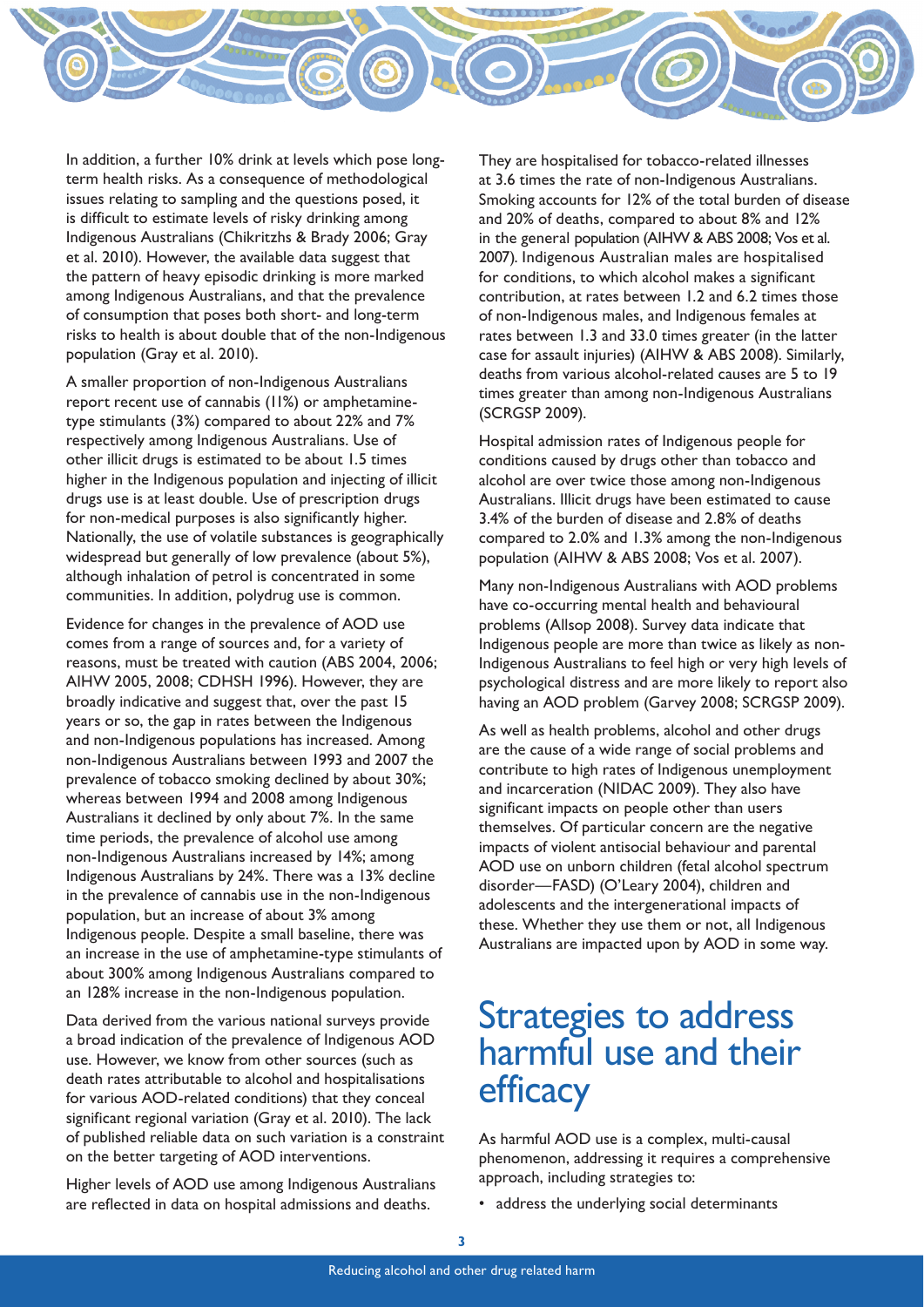

- prevent or minimise the uptake of harmful use
- provide safe acute care for those who are intoxicated
- provide treatment for those who are dependent
- support those whose harmful AOD use has left them disabled or cognitively impaired
- support those whose lives are affected by others' harmful AOD use.

In the case of alcohol, it is important to note that much of the short-term harm (accidents, assaults, etc.) is a consequence of heavy episodic drinking, not of alcohol dependence *per se.* For this reason, interventions which focus largely on dependent persons will be limited in their impact.

A national policy approach for addressing the social determinants is provided by the 'Closing the Gap' framework agreed upon in 2008 and a framework for AOD-specific interventions by the *National Drug Strategy Aboriginal and Torres Strait Islander Peoples Complementary Action Plan* (FaHCSIA 2009; MCDS 2006). The latter is based on a harm minimisation approach which includes demand, supply and harm reduction strategies.

There is an extensive literature on the relative efficacy of strategies to reduce AOD-related harm (Babor et al. 2010; Gowing et al. 2001; Loxley et al. 2004; NDRI 2007; Shand et al. 2003; Stockwell et al. 2005). However, among Indigenous Australians the number of wellconducted evaluations remains limited. This does not mean that such interventions are not effective and, in the case of alcohol, Brady (1998) has prepared a useful guide to their implementation.

## **Supply reduction**

There is a well-established positive relationship between the supply of AOD, levels of consumption and related harm (Babor 2010). Supply reduction strategies are those that aim '…to disrupt the production and supply of illicit drugs, and the control and regulation of licit substances' (MCDS 2006). In most instances, such strategies have been applied to communities as a whole and it is important that they be implemented in a nondiscriminatory manner.

#### **Price controls**

The evidence demonstrates that increasing price is the most effective means of reducing consumption (Babor et al. 2010; Shibuya et al. 2003). In Australia, increases in taxation on tobacco products have been a major factor in the reduction of smoking (Scollo et al. 2003). Evaluation of the Northern Territory's 'Living with Alcohol' program demonstrated that a small additional levy on alcoholic beverages contributed to a significant reduction in consumption (Chikritzhs et al. 2005). Recently, both the National Preventative Task Force and the Committee to review 'Australia's Future Taxation System' recommended that a volumetric tax on alcohol be introduced to reduce alcohol-related harm and to cover its costs to the wider community (Henry et al. 2009; NPTF 2009). However, to protect the wine industry, this was rejected by the Australian Government (Rudd & Swan 2010).

An indirect means of increasing the price of alcoholic beverages is banning the sale of wine in casks of more than 2 litres. This has the effect of taking the most inexpensive beverage off the local market, thus increasing the mean cost of alcoholic drinks with consequent reductions in consumption (Gray et al. 2000; NDRI 2007).

## **Trading hours**

Reductions in the hours of trading for licensed premises are effective in reducing alcohol consumption and related harm. Such measures include reducing the hours of the day in which takeaway alcohol can be purchased and prohibiting the sale of full-strength beverages for onpremises consumption before midday (NDRI 2007).

## **Outlet density**

International evidence demonstrates that reducing the density of alcohol sales outlets is effective (Babor et al. 2010). However, this is not a measure that has been widely used in Australia. Yet, there have been cases in which community groups have successfully opposed the granting of additional licences on the basis of likely increase in harm.

## **Dry community declarations**

Many remote Indigenous communities have themselves prohibited the consumption of alcohol within their boundaries—that is, declared themselves 'dry'—often as a response to alcohol-related violence. Although there may be attempts to overturn them, overall the evidence suggests that such prohibitions result in reductions in alcohol-related harm (NDRI 2007). As part of the Northern Territory Emergency Response (NTER) (Commonwealth of Australia 2007), prohibitions were imposed on additional remote communities. There are no studies of the effectiveness or otherwise of these externally imposed prohibitions compared to voluntary impositions. However, we must learn from past mistakes and recognise that such impositions are likely to be regarded as paternalistic and resisted by Indigenous people.

It is sometimes asserted that the imposition of prohibitions as part of the NTER led to a substitution of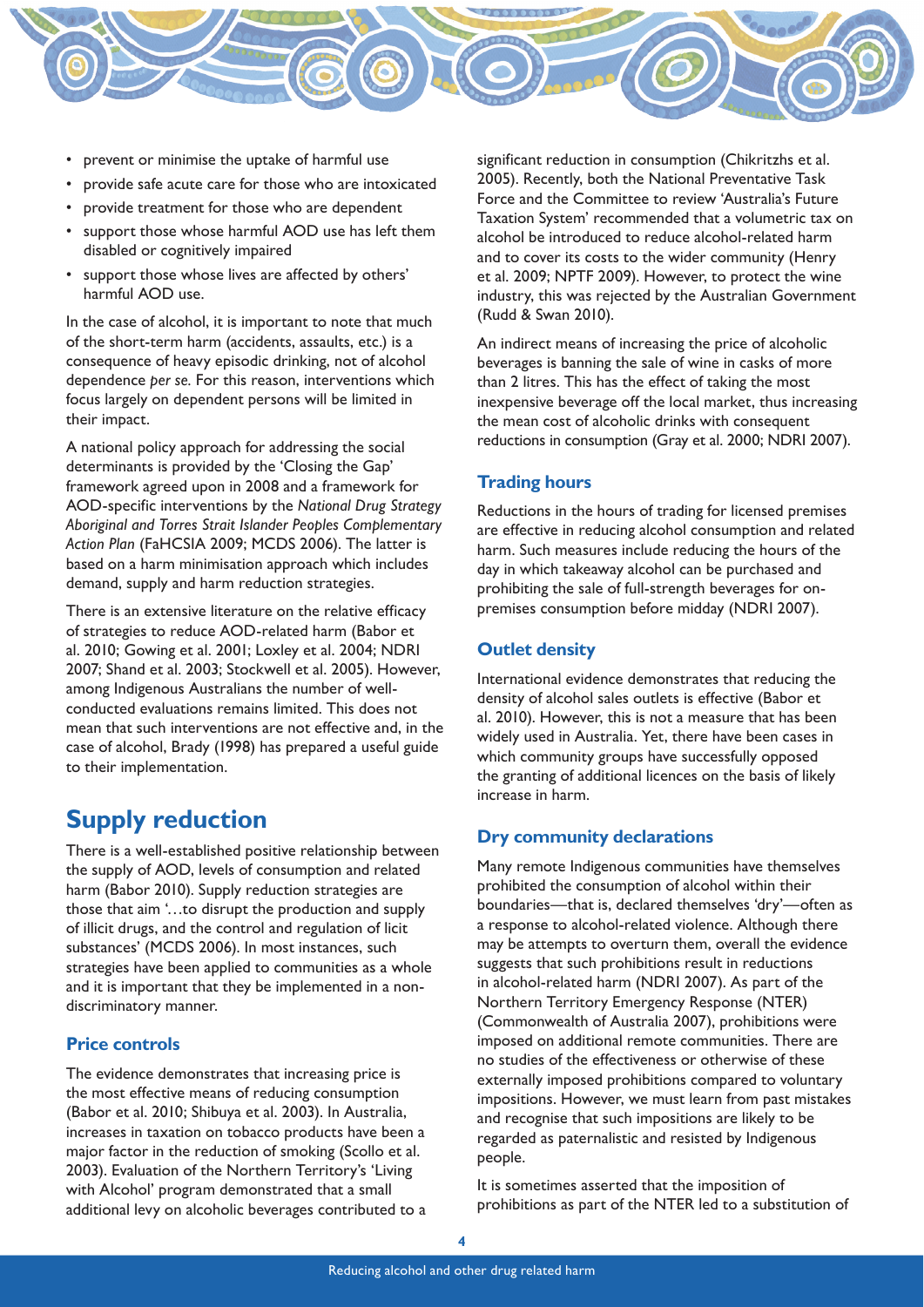

cannabis for alcohol. However, the evidence suggests that cannabis use was increasing before the implementation of the NTER (Gray 2010) and the international evidence demonstrates that there are no simple one-to-one substitutions of one type of psychoactive substance for another (Saffer & Chaloupka 1999).

## **Local dry area alcohol bans**

Another form of prohibition has been 'local dry area bans' under which consumption is prohibited in specific locations within towns or cities. Such bans—often implicitly targeted at Indigenous people—include Northern Territory legislation banning consumption of alcohol within 2 kilometres of a licensed premise and in designated areas within towns or cities, such as Port Augusta and Adelaide in South Australia. However, the available evidence indicates that these are ineffective and simply move public drinking to adjacent areas—often where the risk of harm is greater (NDRI 2007).

## **Liquor licensing accords**

Liquor licensing accords are agreements between licensees within a particular locality to voluntarily impose restrictions on themselves. These may, for example, include restrictions on the types of beverages sold, trading hours or discounting of beverages. Unlike many of the restrictions discussed in this section (which are imposed by regulatory authorities), these are not legally enforceable and, in the absence of enforcement, the evidence indicates that they are limited in effectiveness (NDRI 2007).

## **Controls on the availability of volatile substances**

Supply reduction has been particularly successful in the reduction of petrol inhalation and related harms. The substitution of Opal (a non-sniffable fuel) for unleaded petrol in central Australian communities has led to significant reductions in petrol sniffing (SSCCA 2009). Refusal to sell volatile substances to minors and locking such substances away are also effective in reducing inhalation (d'Abbs & MacLean 2008; Gray et al. 2006).

## **Other legislative measures and enforcement**

In addition to the interventions discussed above, many of the most effective measures are already part of existing legislation. These include laws against the sale of tobacco and alcohol to minors, serving intoxicated persons, and driving under the influence of alcohol and other drugs. The effectiveness of such laws depends in large part upon enforcement (Loxley et al. 2004; NDRI 2007). However, enforcement needs to be sensitive to local social and cultural contexts (Gray et al. 2006). It should also be

noted that in some communities there is a preference for enforcement by police from outside, as their roles are not compromised by various sociocultural obligations.

## **Demand reduction**

Demand reduction strategies aim to both prevent the uptake of harmful AOD use and to minimise harm among those already using (MCDS 2006). Demand reduction embraces a wide range of strategies including health promotion, treatment and ongoing care.

## **Early intervention**

Reduction of AOD consumption during pregnancy is effective in reducing harms to unborn infants. Total abstinence from tobacco smoking is recommended during pregnancy. However, the evidence suggests that in the prevention of FASD advocating total abstinence and (as with interventions more generally) stigmatising AOD users may be counter-productive. Rather, interventions should be non-stigmatising and broad-based, including '… enhancing a woman's diet, reducing physical and emotional abuse, and enhancing a woman's current living status' (Burd et al. 2003).

Positive family and developmental relationships in early childhood have been shown to be protective against harmful AOD use in later life (Toumbourou et al. 2005). Again, while there are few evaluated programs among Indigenous Australians, a number show clear promise (Sims et al. 2008).

## **Alternatives to AOD use**

There is a broad range of preventive interventions, particularly targeted at young people. These include provision of alternatives to AOD use such as sporting and cultural activities, mentoring programs and programs to retain young people in school or facilitate employment for them. Although few of these have been evaluated in either Indigenous or non-Indigenous communities, many build upon factors known to be protective, and there are good theoretical grounds for their implementation (Gray et al. 2000; Loxley et al. 2004; Preuss & Brown 2006). However, recreational and cultural activities are often provided on an ad hoc basis with one-off funding (Gray et al. 2010). To be effective these interventions need to be sustained.

## **Education and persuasion**

The evidence indicates that, on their own, health education and AOD awareness interventions have limited impact. For example, the effects of most school-based AOD education appear to be weak and short term. Similarly, there is evidence in the general population that mass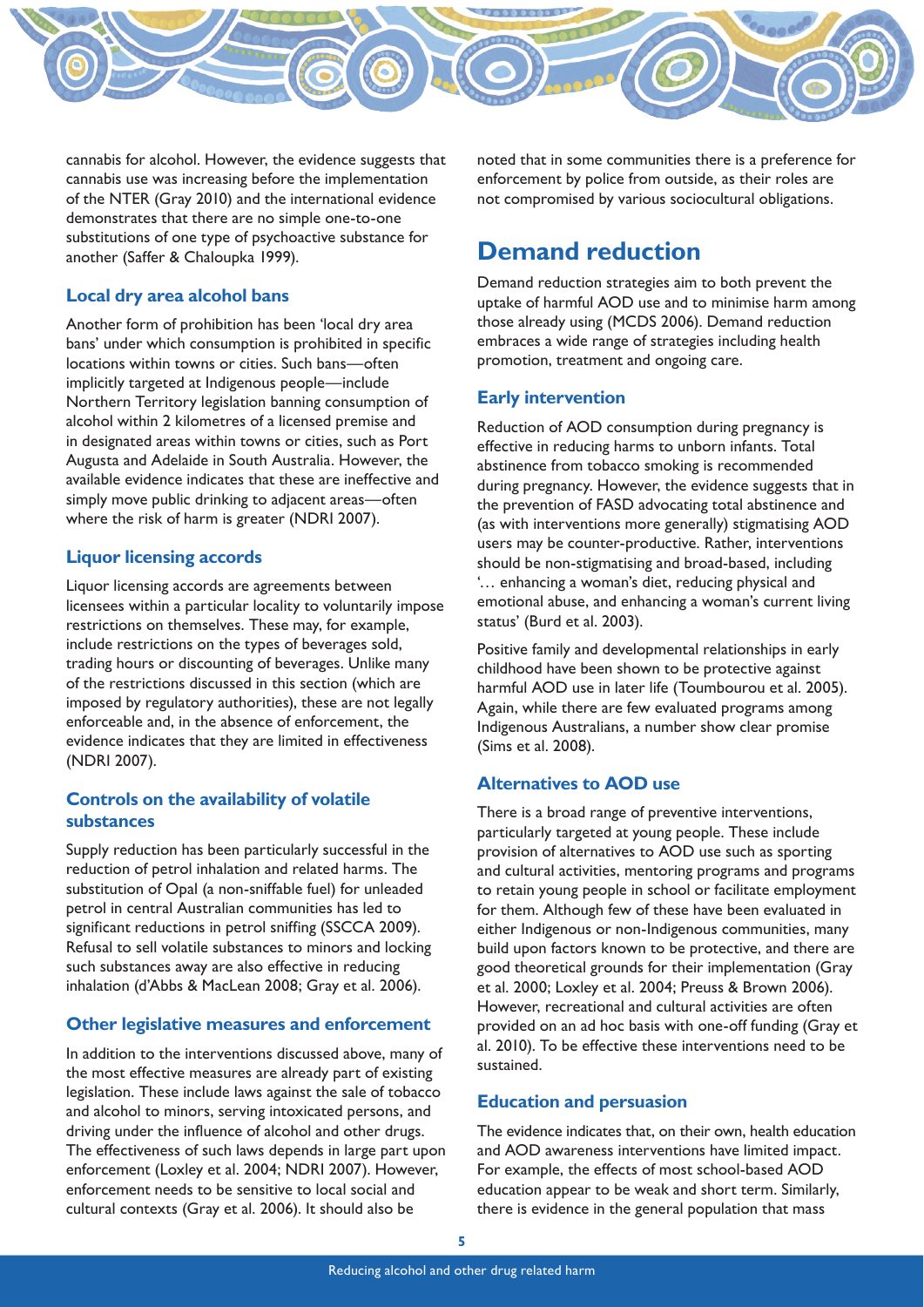

social marketing programs have had some impact on smoking, and to a lesser extent alcohol use, but, again, the impact is difficult to sustain (Babor et al. 2010; Loxley et al. 2004). Thus, while they have a role to play, it is important that these strategies not be used in isolation.

## **Treatment**

Loosely, the term 'treatment' covers a broad range of interventions for AOD-related problems. These include screening, brief interventions, detoxification, various counselling approaches (including motivational interviewing and cognitive behavioural therapy), 12-steps programs, and the provision of social and vocational skills. Some are generic while others are substance specific and include therapy to address underlying psychosocial trauma. Treatment programs are carried out in both community and residential settings, and focus on individuals and their families. In addition, effective pharmacotherapies are available for the treatment of nicotine, alcohol and opioid dependence (Gowing et al. 2001, Gray et al. 2008; Shand et al. 2003). Overall, the international literature shows that treatment for AOD problems is effective (Babor et al. 2010; Gowing et al. 2001; Shand et al. 2003).

Generally, residential treatment is not more effective than non-residential treatment (Babor et al. 2010). However, the evidence suggests that it is more effective for particular groups of clients including those '… with more severe deterioration, less social stability and a high risk of relapse' (Shand et al. 2003). These are characteristics of many Indigenous clients and for them residential treatment may be the only practical option. Brady (2002) has provided an overview of Indigenous residential treatment programs, which includes the factors contributing to their efficacy.

## **Diversion to treatment**

In the various state and territory jurisdictions, there is a range of programs aimed at either diverting both young people and adults who have committed AOD-related offences into treatment, or including treatment as part of the sentencing process (Pritchard et al. 2007; Siggins Miller Consultants 2003). Most of these programs focus on illicit drug use, although there are some which target alcohol and/or volatile substance use (such as those in the Northern Territory).

As a consequence of eligibility criteria (such as exclusion of those committing violent offences) or lack of treatment options in many jurisdictions, Indigenous Australians generally have had less access to these diversion programs than non-Indigenous people. A review concluded that there is no strong evidence that such programs are effective in reducing AOD use and

called for more rigorous evaluation of them (Pritchard et al. 2007). However, they have the potential to reduce the high numbers of Indigenous people in custody.

## **Ongoing care**

While treatment is effective, AOD dependence is a chronic relapsing condition and it is not realistic to expect that one program of treatment will result in long-term abstinence or controlled use. For this reason, ongoing or follow-up care is essential and has been shown to reduce the frequency of relapse (McLellan 2002). Unfortunately, however, there is a lack of such services for Indigenous Australians (Gray et al. 2010).

## **Harm reduction**

Harm reduction strategies aim to reduce AOD-related harm to individuals and communities without necessarily reducing use (Loxley et al. 2004; MCDS 2006). The most common of these are community patrols, soberingup shelters and needle exchange programs. While not specifically targeted at AOD use, services such as women's and youth shelters also perform harm reduction functions.

## **Community patrols and sobering-up shelters**

There is little in the international literature on community patrols—a particularly Australian response to intoxication in remote communities. Patrols prevent intoxicated persons harming themselves or others by removing them to safe locations. Sobering-up shelters provide such safe locations and supervision of intoxicated people. There have been few specific evaluations of patrols and sobering-up shelters, but those that have been undertaken show they have community support and are effective in meeting their objectives (Blagg & Valuri 2004; Brady et al. 2006; Gray et al. 2000).

## **Needle and syringe programs**

Needle and syringe programs exchange used for new, clean needles and associated injecting equipment. Among the wider population, they have been shown to be particularly effective in reducing the spread of HIV and to a lesser extent hepatitis C (Southgate et al. 2003). There are few Indigenous-specific needle and syringe programs, although many community-controlled health services provide exchanges as part of their wider primary health care activities (Gray et al. 2010). There are no published evaluations of Indigenous-specific needle and syringe programs. However, based on the broader evidence, a recent review has recommended an expansion of these services for Indigenous Australians (Mitchell et al. forthcoming).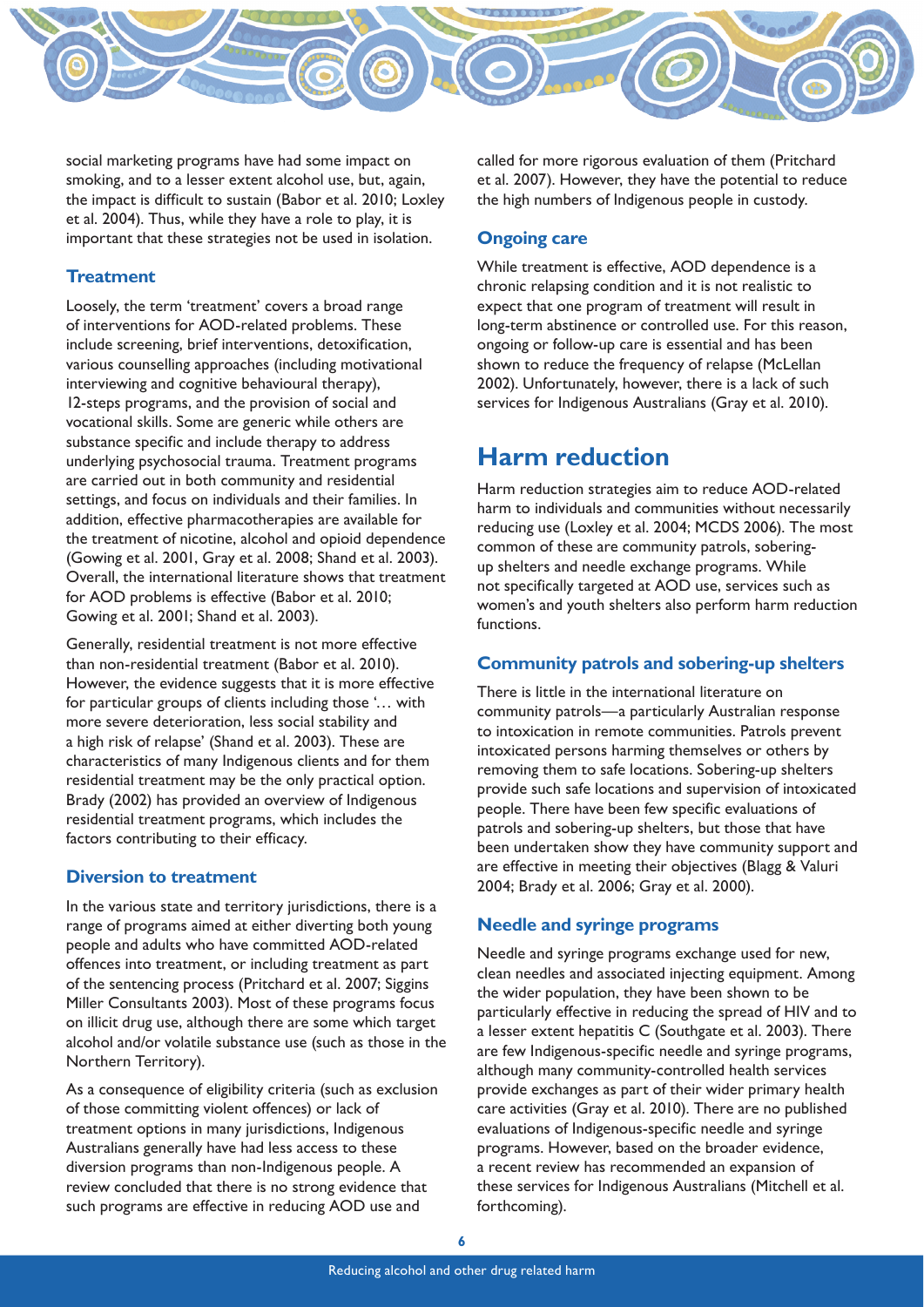## **Care for the physically and cognitively impaired**

It is important to recognise that some dependent AOD users are either unwilling or—for reasons including living circumstances, and physical or cognitive impairment unable to engage in treatment. However, as with those in treatment, it is important they be linked into other health and social services that can address their needs and minimise the impact of their AOD use (Brady 2002; Stearne 2007).

## **Facilitators and barriers**

There is good evidence for the efficacy of a broad range of AOD intervention strategies. However, 'mainstream' interventions developed for the non-Indigenous population cannot simply be imposed upon Indigenous communities. To be effective, such interventions need to be applied in a non-discriminatory manner, adapted so that they are appropriate to local cultures, and be subject to Indigenous community control. Efficacy depends crucially upon implementation and resourcing, and several reports identify factors which either facilitate or create barriers to effective intervention (Gray et al. 2010; Siggins Miller Consultants 2007; Strempel et al. 2004). Effective interventions should:

- have the support of, and be controlled by, local communities
- be designed specifically for the needs of particular communities and subgroups within them
- be culturally sensitive and appropriate
- have adequate resourcing and support
- be resourced to cater for clients with complex needs
- provide ongoing care
- achieve an appropriate balance between broad-based and substance specific services
- be part of a planned, integrated set of interventions.

Barriers to the provision of effective interventions are often the converse of those that facilitate them, and include:

- short-term, one-off funding
- provision of services in isolation
- failure to develop Indigenous capacity to deliver services—including failure to develop a suitably skilled workforce
- limited, up-to-date research and data.

There is a reasonably sound evidence base for the efficacy of particular interventions and the factors that contribute to them. However, there are significant gaps

in the provision of services. The *National Drug Strategy Aboriginal and Torres Strait Islander Peoples Complementary Action Plan* made a commitment to the provision of 'a range of holistic approaches from prevention through to treatment and continuing care that is locally available and accessible' (MCDS 2006). However, in many regions of the country Indigenous people do not have access to such a range of services. Among the most prominent gaps are the lack of ongoing care for those completing treatment, treatment services for women and children, and services for those with co-occurring mental health problems. In addition, there is evidence of a lack of planning in service provision. There is also cause for concern about increasing contracting out of service provision for Indigenous people to non-Indigenous nongovernment organisations (Gray et al. 2010).

# **Conclusion**

High rates of AOD consumption and related harm are both a consequence of, and contribute to, the gap between Indigenous and non-Indigenous Australians. There is a variety of effective strategies available to address this problem. First, the underlying social determinants, in particular education and employment, must be addressed. Second, there is evidence of the effectiveness of a range of supply reduction (price controls, restrictions on hours of sale, enforcement of existing laws and regulations), demand reduction (alternatives to AOD use, health promotion, treatment, ongoing care), and harm reduction (community patrols, sobering-up shelters, needle and syringe programs) strategies. Third, Indigenous communities need to be provided with the full range of such services.

Importantly, interventions should be initiated by, or negotiated with, local communities and implemented in ways that are culturally safe. As interventions are likely to be more effective if delivered by Indigenous community-controlled organisations, they need to be given support to develop the capacity to do so. Where Indigenous communities lack capacity, partnering with non-Indigenous organisations to help build capacity can occur if there is an agreement for Indigenous people to take full control within an agreed timeframe.

While there is a need for more current data and evaluation of interventions, there is ample evidence to show what can be done to reduce AOD-related harm among Indigenous Australians. What is needed is the commitment to do it—with and not for Indigenous people.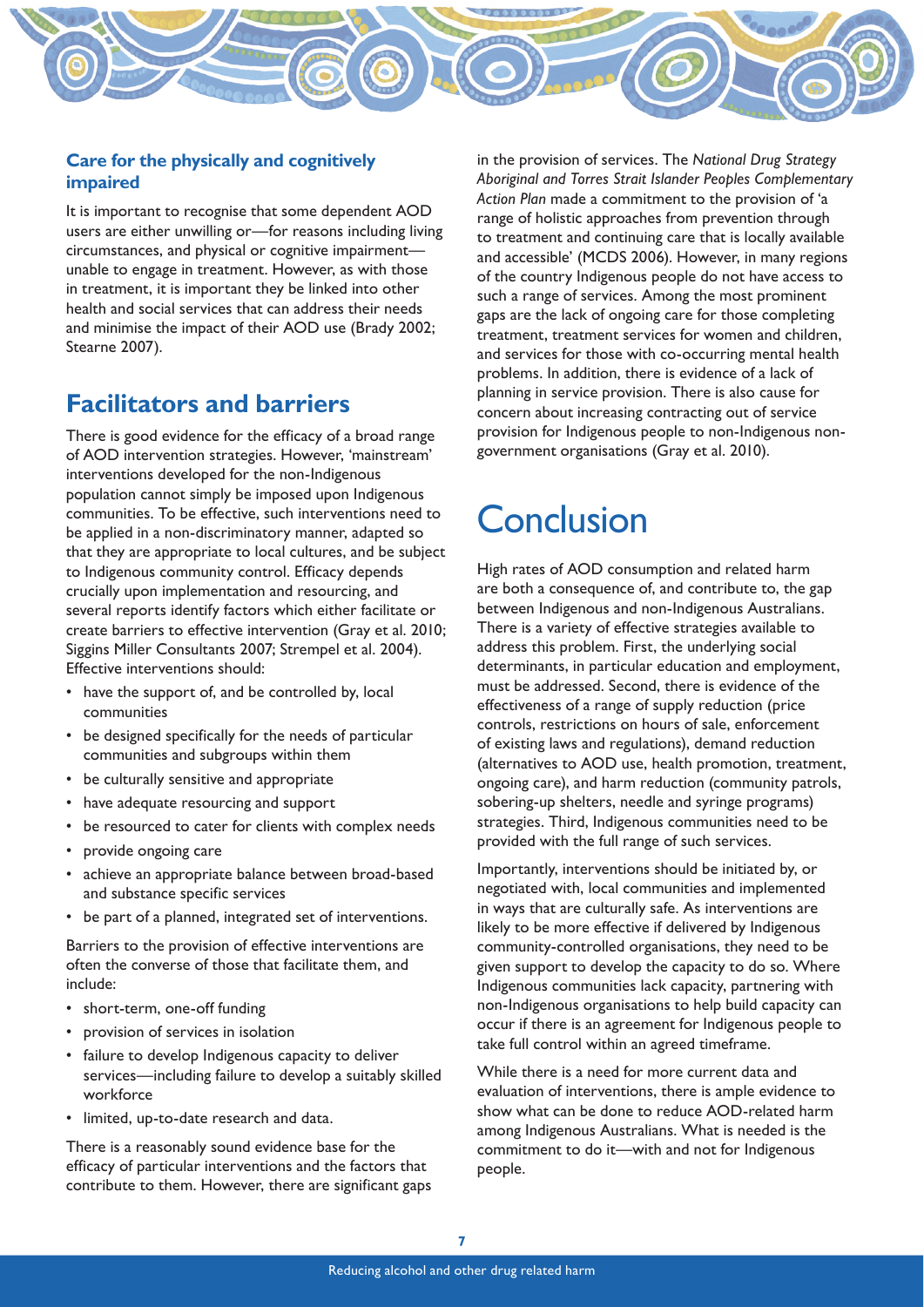

## **Abbreviations**

AOD alcohol and other drugs

- FASD fetal alcohol spectrum disorder
- NTER Northern Territory Emergency Response

# **Terminology**

**Indigenous**: 'Aboriginal and Torres Strait Islander' and 'Indigenous' are used interchangeably to refer to Australian Aboriginal and/or Torres Strait Islander peoples. The Closing the Gap Clearinghouse uses the term 'Indigenous Australians' to refer to Australia's first people. This term refers to 'Aboriginal Australians' and 'Torres Strait Islander peoples'.

# **References**

ABS (Australian Bureau of Statistics) 2004. National Aboriginal and Torres Strait Islander Social Survey 2002. Cat. no. 4714.0. Canberra: ABS.

ABS 2006. National Aboriginal and Torres Strait Islander Health Survey 2004–2005. Cat. no. 4715.0. Canberra: ABS.

AIHW (Australian Institute of Health and Welfare) 2005. 2004 National Drug Strategy Household Survey: detailed findings. Drug statistics series no. 16. Cat. no. PHE 66. Canberra: AIHW.

AIHW 2008. 2007 National Drug Strategy Household Survey: detailed fndings. Drug statistics series no. 22. Cat. no. PHE 107. Canberra: AIHW.

AIHW & ABS 2008. The health and welfare of Australia's Aboriginal and Torres Strait Islander peoples 2008. Canberra: ABS & AIHW.

Allsop S (ed.) 2008. Drug use and mental health: effective responses to co-occurring drug and mental health problems. Melbourne: IP Communications.

Babor T, Caetano R, Casswell S, Edwards G, Giesbrecht N et al. 2010. Alcohol: no ordinary commodity. Research and public policy. 2nd edn. Oxford: Oxford University Press.

Blagg H & Valuri G 2004. Aboriginal community patrols in Australia: self-policing, self-determination and security. Policing & Society 14(4):313–28.

Brady M 1998. The grog book: strengthening Indigenous community action on alcohol. Canberra: Commonwealth Department of Health and Family Services.

Brady M 2002. Indigenous residential treatment programs for drug and alcohol problems: current status and options for improvement. Discussion paper no. 236/2002. Canberra: Centre for Aboriginal Economic Policy Research, Australian National University.

Brady M, Nicholls R, Henderson G & Byrne J 2006. The role of a rural sobering-up shelter in managing harm to Aboriginal people in South Australia. Drug and Alcohol Review 25(3):201–6.

Burd L, Cotsonas-Hassler T, Martsolf | & Kerbeshian | 2003. Recognition and management of fetal alcohol syndrome. Neurotoxicology and Teratology 25:681–8.

Chikritzhs T & Brady M 2006. Fact or fiction? A critique of the National Aboriginal and Torres Strait Islander Social Survey 2002. Drug and Alcohol Review 25(3): 277–87.

Chikritzhs TN, Stockwell TR & Pascal R 2005. The impact of the Northern Territory's Living With Alcohol program, 1992–2002: revisiting the evaluation. Addiction 100:1625–36.

CDHSH (Commonwealth Department of Human Services and Health) 1996. National Drug Strategy Household Survey: Urban Aboriginal and Torres Strait Islander Peoples Supplement 1994. Canberra: Australian Government Publishing Service.

Commonwealth of Australia 2007. Northern Territory National Emergency Response Act 2007. Canberra: Attorney-General's Department.

d'Abbs P & MacLean S 2008. Volatile substance misuse: a review of interventions. National Drug Strategy monograph series no. 65. Canberra: Australian Government Department of Health and Ageing.

FaHCSIA (Department of Families, Housing, Community Services and Indigenous Affairs) 2009. Closing the Gap on Indigenous Disadvantage: the challenge for Australia. Canberra: FaHCSIA.

Garvey D 2008. A review of the social and emotional wellbeing of Indigenous Australian peoples – considerations, challenges and opportunities. Viewed 31 August 2010, <http://www.healthinfonet.ecu.edu.au/ sewb\_review>.

Gowing L, Proudfoot H, Henry-Edwards S & Teeson M 2001. Evidence supporting treatment: the effectiveness of interventions for illicit drug use. Australian National Council on Drugs research paper 3. Canberra: Australian National Council on Drugs.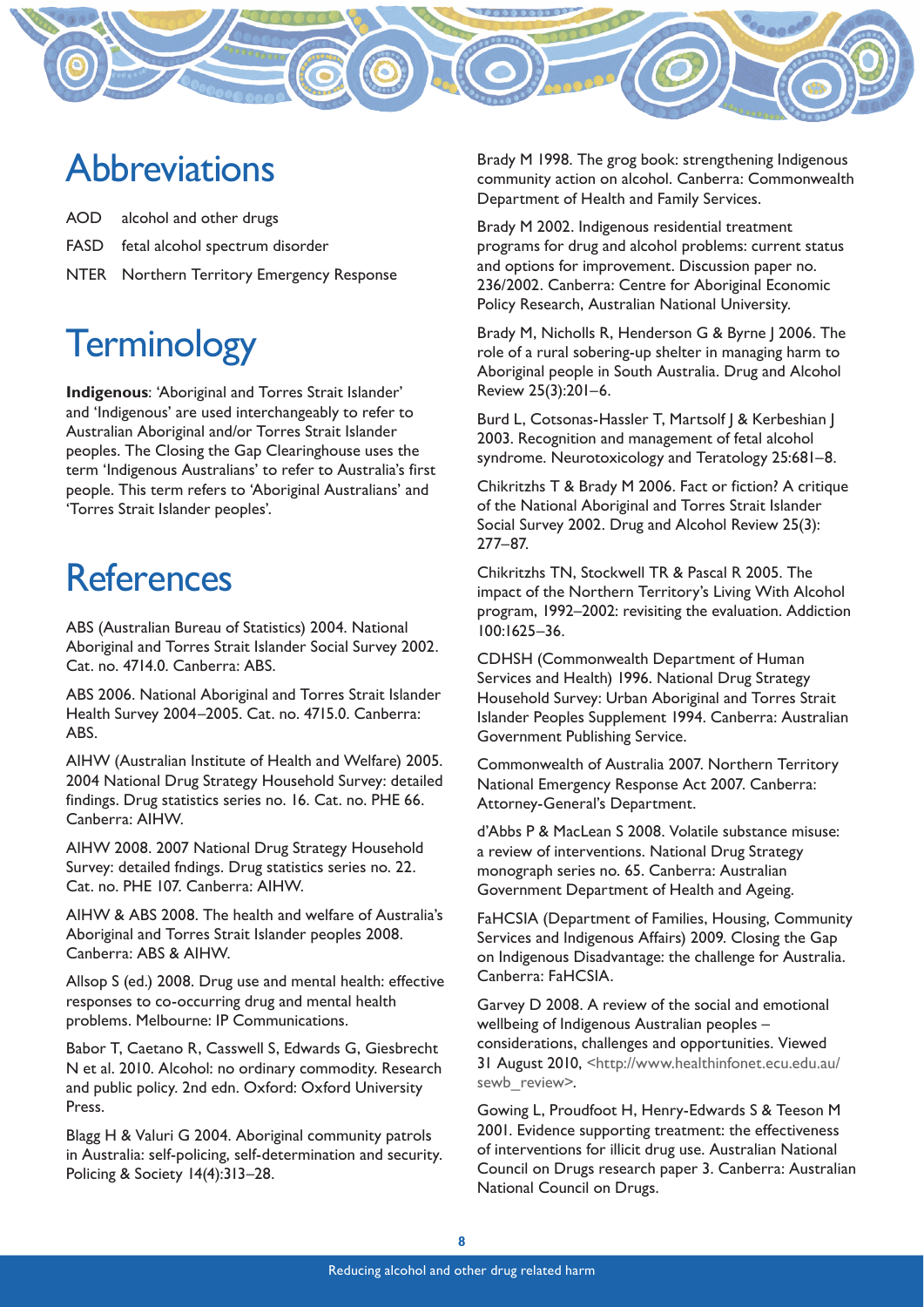

Gray D 2010. The Northern Territory Emergency Response and cannabis use in remote Indigenous communities. Medical Journal of Australia 192(10):555.

Gray D, Saggers S, Atkinson D, Sputoré B & Bourbon D 2000. Beating the grog: an evaluation of the Tennant Creek liquor licensing restrictions. Australian and New Zealand Journal of Public Health 24(1):39–44.

Gray D, Saggers S, Atkinson D & Wilkes E 2008. Substance misuse. In: Couzos S & Murray R (eds). Aboriginal primary health care: an evidence-based approach. 3rd edn. Melbourne: Oxford University Press, Ch 20:755–87.

Gray D, Saggers S, Sputoré B & Bourbon D 2000. What works? A review of evaluated alcohol misuse interventions among Aboriginal Australians. Addiction 95(1):11–22.

Gray D, Shaw G, d'Abbs P, Brooks D, Stearne A et al. 2006. Policing, volatile substance misuse, and Indigenous Australians. Mardon, SA: National Drug Law Enforcement Research Fund.

Gray D, Stearne A, Wilson M & Doyle M 2010. Indigenous-specific alcohol and other drug interventions. Australian National Council on Drugs research paper no. 20. Canberra: Australian National Council on Drugs.

Henry K, Harmer J, Piggot J, Ridout H & Smith G 2009. Australia's future taxation system: report to the Treasurer. Canberra: CanPrint Communications.

Loxley W, Toumbourou J, Stockwell TR, Haines B, Scott K C et al. 2004. The prevention of substance use, risk and harm in Australia: a review of the evidence. Canberra: Australian Government Department of Health and Ageing.

MCDS (Ministerial Council on Drug Strategy) 2006. Aboriginal and Torres Strait Islander Peoples Complementary Action Plan 2003–2009. National Drug Strategy. Canberra: Australian Government Department of Health and Ageing.

McLellan AT 2002. Have we evaluated addiction treatment correctly? Implications from a chronic care perspective. Addiction 97(3):249–52.

Mitchell E, Kratzmann M, Ware J, Banach L & Ryan J (forthcoming). Injecting drug use and associated harms among Aboriginal Australians. Australian National Council on Drugs research paper 22. Canberra: Australian National Council on Drugs.

NDRI (National Drug Research Institute—contributors Chikritzhs T, Gray D, Lyons Z & Saggers S) 2007. Restrictions on the sale and supply of alcohol: evidence and outcomes. Perth: National Drug Research Institute, Curtin University of Technology.

NIDAC (National Indigenous Drug and Alcohol Committee) 2009. Bridges and barriers: addressing Indigenous incarceration and health. Canberra: Australian National Council on Drugs.

NPTF (National Preventative Task Force) Alcohol Working Group 2009. Preventing alcohol-related harm in Australia: a window of opportunity. Technical report no. 3. Canberra: Australian Government.

O'Leary C 2004. Fetal alcohol syndrome: diagnosis, epidemiology, and developmental outcomes. Journal of Paediatrics and Child Health 40:2–7.

Preuss K & Brown JN 2006. Stopping petrol sniffing in remote Aboriginal Australia: key elements of the Mt Theo program. Drug and Alcohol Review 25(3):189–93.

Pritchard E, Mugavin J & Swan A 2007. Compulsory treatment in Australia: a discussion paper on the compulsory treatment of individuals dependent on alcohol and/or other drugs. Australian National Council on Drugs research paper 14. Canberra: Australian National Council on Drugs.

Rudd K & Swan W 2010. Stronger, fairer, simpler: a tax plan for our future. Joint media release by the Prime Minister and the Treasurer. 2 May. Viewed 22 July 2010, <http://www.treasurer.gov.au/DisplayDocs. aspx?doc=pressreleases/2010/028.htm&pageID=003&min =wms&Year=&DocType=0>.

Saffer H & Chaloupka F| 1999. Demographic differentials in the demand for alcohol and illicit drugs. In: Chaloupka FJ, Grossman M, Bickel WK & Saffer H. The economic analysis of substance use and abuse: an integration of econometric and behavioral economic research. Chicago: University of Chicago Press, Ch 7:187–212.

Saggers S & Gray D 1998. Dealing with alcohol: Indigenous usage in Australia, New Zealand and Canada. Melbourne: Cambridge University Press.

Scollo M, Younie S, Wakefield M, Freeman | & Icasiano, F 2003. Impact of tobacco tax reforms on tobacco prices and tobacco use in Australia. Tobacco Control 12 (Supplement 2):ii59–66.

SCRGSP (Steering Committee for the Review of Government Service Provision) 2009. Overcoming Indigenous disadvantage: key indicators 2009. Canberra: SCRGSP.

Shand F, Gates J, Fawcett & Mattick R 2003. The treatment of alcohol problems: a review of the evidence. Canberra: Australian Government Department of Health and Ageing.

Shibuya K, Ciecierski C, Guindon E, Bettcher DW, Evans DB & Murray CJ 2003. WHO Framework Convention on Tobacco Control: development of an evidence